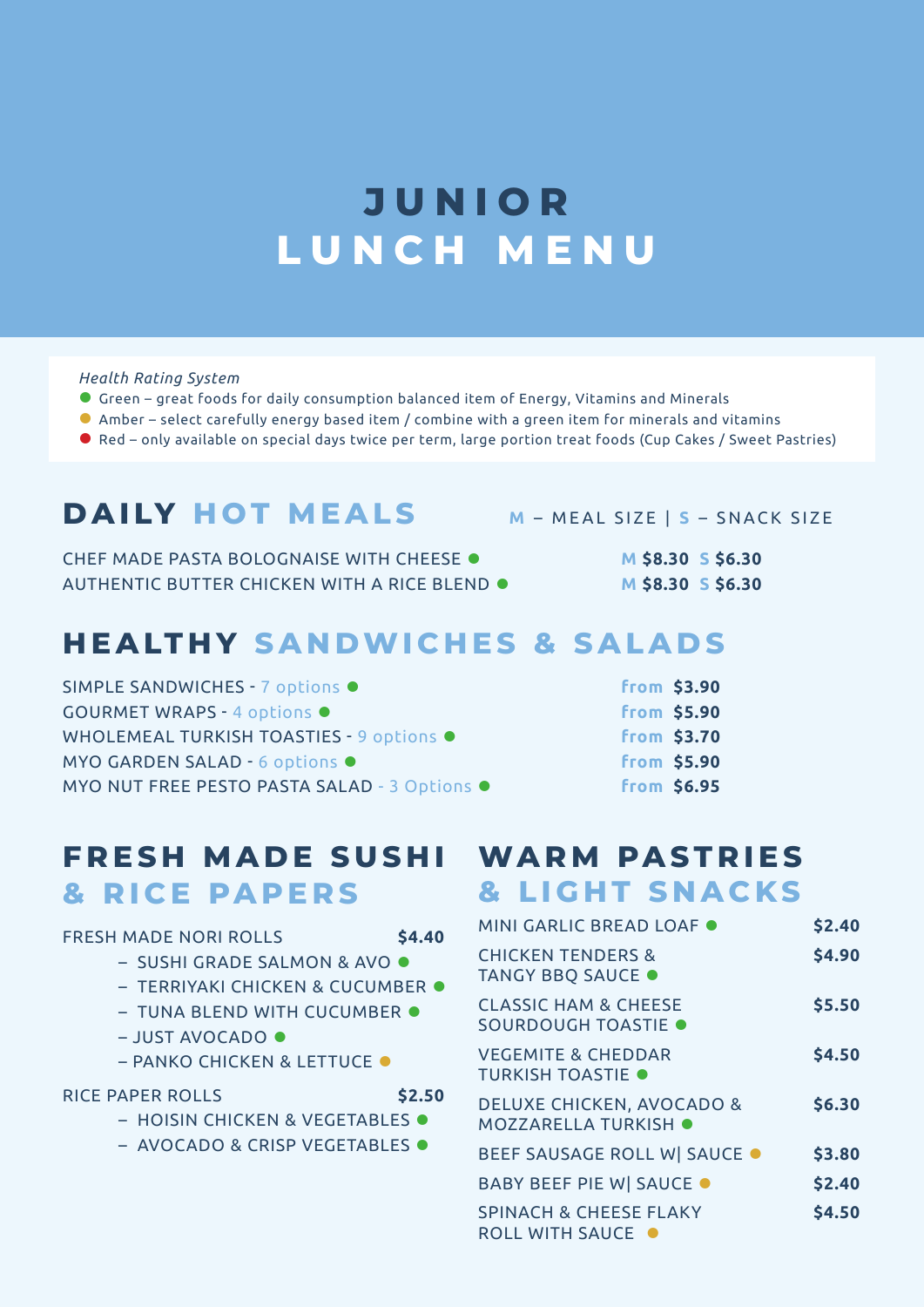## **SNACKS & TREATS MENU**

## **HEALTHY CHOICES**

| WHOLE FRUIT $\bullet$<br>- APPLE   BANANA                          | \$1.00 |
|--------------------------------------------------------------------|--------|
| SEASONAL FRUIT BOWLS $\bullet$<br>– MELON & BERRY<br>– FRUIT SALAD | \$3.40 |
| SEASONAL FRUIT BOWLS $\bullet$<br>– ORANGE                         | \$3.00 |
| <b>CLASSIC YOGHURT POT</b><br>W FEATURE FRUITS .                   | \$4.20 |
| <b>CRACKERS &amp; CHEESE CUP ●</b>                                 | \$3.70 |
| CRUNCH & MUNCH VEGIES & DIP ●                                      | \$3.70 |
| <b>BLISS BALL O</b><br>- RASPBERRY LAMINGTON                       | \$3.40 |

### **SNACKS & BAKED TREATS**

| <b>CRISPY FRUIT PACK (GF) ●</b>                  | \$3.00 |
|--------------------------------------------------|--------|
| <b>EUCALYPTUS DROPS ·</b>                        | \$1.50 |
| YOGURT FROG TUB (96% FAT FREE) ●                 | \$2.00 |
| <b>GLUTEN-FREE CRACKERS .</b>                    | \$2.20 |
| <b>GRAIN WAVES &amp; SUNBITES O</b>              | \$2.20 |
| <b>POPCORN BAG (GF) ●</b>                        | \$2.40 |
| MINI CHOC-CHIP COOKIE .                          | \$1.50 |
| <b>FRESHLY BAKED MINI MUFFIN .</b>               | \$2.00 |
| <b>MINI WARM BANANA LOAF</b>                     |        |
| W BUTTER $\bullet$                               | \$2.50 |
| <b>WARM CHEESE &amp;</b>                         |        |
| <b>TOMATO CROISSANT ●</b>                        | \$3.90 |
| TOASTED BAGEL W CREAM CHEESE <sup>.</sup> \$3.60 |        |

## **WARM PASTRIES & LIGHT SNACKS**

| <b>DELUXE CHICKEN, AVOCADO &amp;</b><br>MOZZARELLA TURKISH .  | \$6.30 |
|---------------------------------------------------------------|--------|
| <b>CLASSIC HAM &amp; CHEESE</b><br>SOURDOUGH TOASTIE .        | \$5.50 |
| <b>VEGEMITE &amp; CHEDDAR</b><br><b>TURKISH TOASTIE .</b>     | \$4.50 |
| MINI GARLIC BREAD LOAF ●                                      | \$2.40 |
| <b>CHICKEN TENDERS &amp;</b><br>TANGY BBQ SAUCE .             | \$4.90 |
| BEEF SAUSAGE ROLL W SAUCE.                                    | \$3.80 |
| <b>BABY BEEF PIE W  SAUCE ●</b>                               | \$2.40 |
| <b>SPINACH &amp; CHEESE FLAKY ROLL</b><br><b>WITH SAUCE O</b> | S4.5   |

## **ICEY TREATS**

| <b>JUICIES ICEY STICKS</b><br>$-I$ FMONADE                                      | \$2.50 |
|---------------------------------------------------------------------------------|--------|
| <b>TWISTED FROZEN YOGHURTS</b><br>– WATERMELON & MANGO<br>– CHOCOLATE & VANILLA | \$4.20 |
| REAL FRUIT SLUSHIES $\bullet$<br>- (99% FAT FREE, GF & DF)                      | \$2.50 |
| VANII LA DIXIF CUPS $\bullet$                                                   | \$3.00 |
| MOOSIES MILKY FREEZE .<br>$-CHOCOLATE$                                          | \$3.20 |